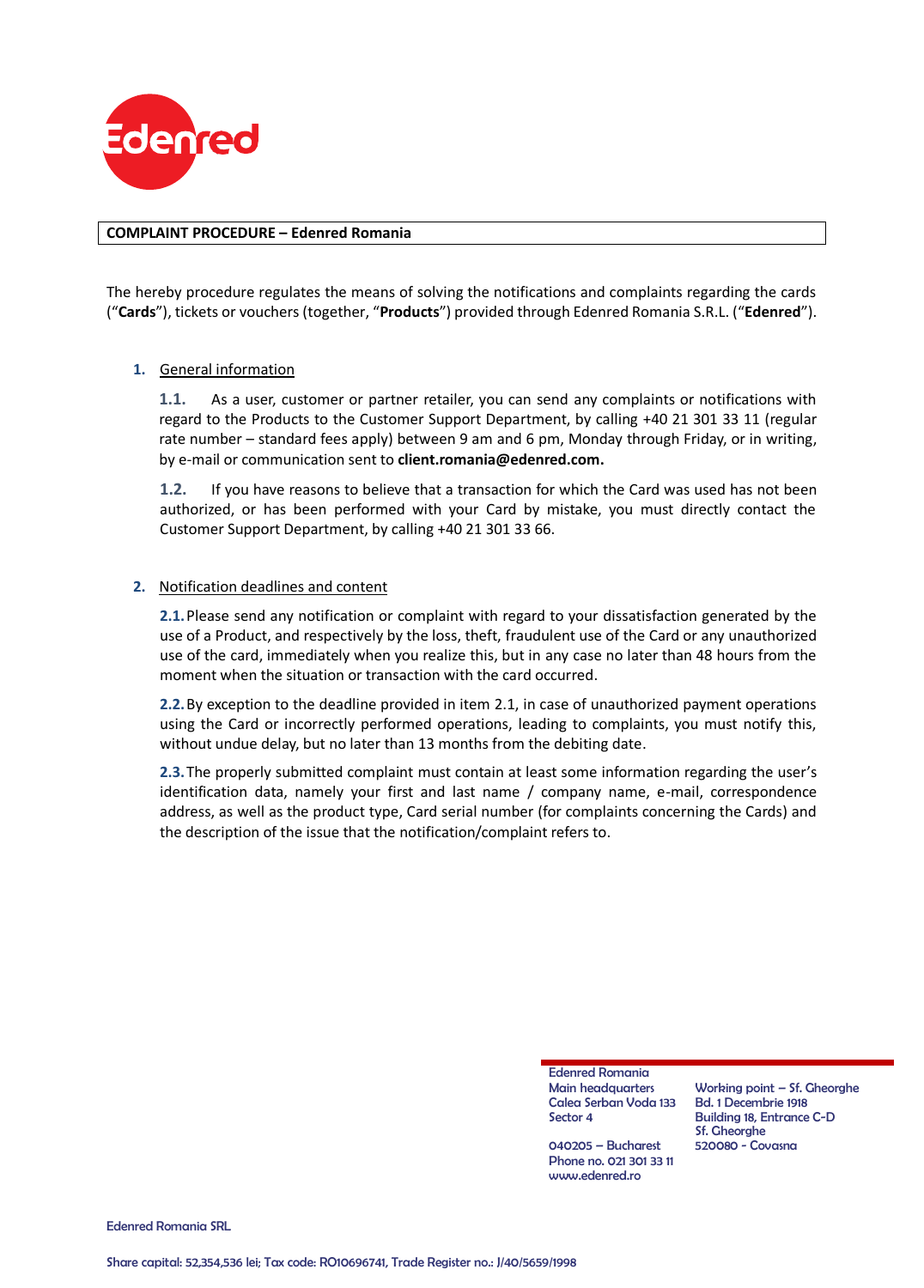

## **3.** Notifications and complaints solved by Edenred

**3.1.**After receiving the notification /complaint, Edenred shall confirm receipt of your complaint and perform an internal analysis of the notified aspects.

**3.2.**Edenred shall send you a response and a potential solution within maximum 10 business days from the registration of the notification/complaint. If the aspects notified in your complaint require a more thorough investigation, or if we need to contact another service provider in connection to the Product, in order to solve the complaint, Edenred shall inform you with regard to the causes of delay/progress status of the complaint.

**3.3.**Additional requests and/or communications from Edenred, during the resolution of a complaint shall be sent directly to you, using the communicated contact information.

## **4.** Notifications and complaints regarding the Cards

**4.1.** An unauthorized transaction/unjust debiting upon the electronic account associated to your Card ("**Account**") shall be refunded once the registration stage of the notification/complaint regarding this transaction has been completed within the deadline, except the case when we have strong reasons to believe (based on the proof available on the date when you report the unauthorized transaction or incorrectly performed transaction) that you have acted fraudulently or that, either intentionally or by serious negligence, you have not complied with: (i) the provisions of the Terms and Conditions regarding the Card; or (ii) the obligation to notify Edenred, without undue delay, as soon as you realize the loss, theft, or unlawful use of the Card, or any other unauthorized use of the Card.

**4.2.**Your Account shall be credited under the specified conditions, as follows:

- $\triangleright$  Within 5 business days from the registration of the notification for any unauthorized transaction/unjust debiting of an amount less than 60 RON
- $\triangleright$  Within the deadlines specified below, at item 4.5, following the submission of a request to PPT for returning the amounts, for transactions exceeding 60 RON.
- **4.3.** If Edenred considers that the resolution of the notified aspects falls under the competence of the Card issuer – PrePay Technologies Limited, a company registered in England and Wales under number 04008083, which can be contacted at PO BOX 3883, Swindon, SN3 9EA ("**PPT**"), then it shall send the notification/complaint to that entity and shall inform you about this within the abovementioned deadline. In this case, the resolution deadlines shall be those specified in the regulation of the said entity, to the extent that they are more favorable to you compared to the imperative provisions of the Romanian laws.

Edenred Romania Main headquarters Calea Serban Voda 133 Sector 4

040205 – Bucharest Phone no. 021 301 33 11 www.edenred.ro

Working point – Sf. Gheorghe Bd. 1 Decembrie 1918 Building 18, Entrance C-D Sf. Gheorghe 520080 - Covasna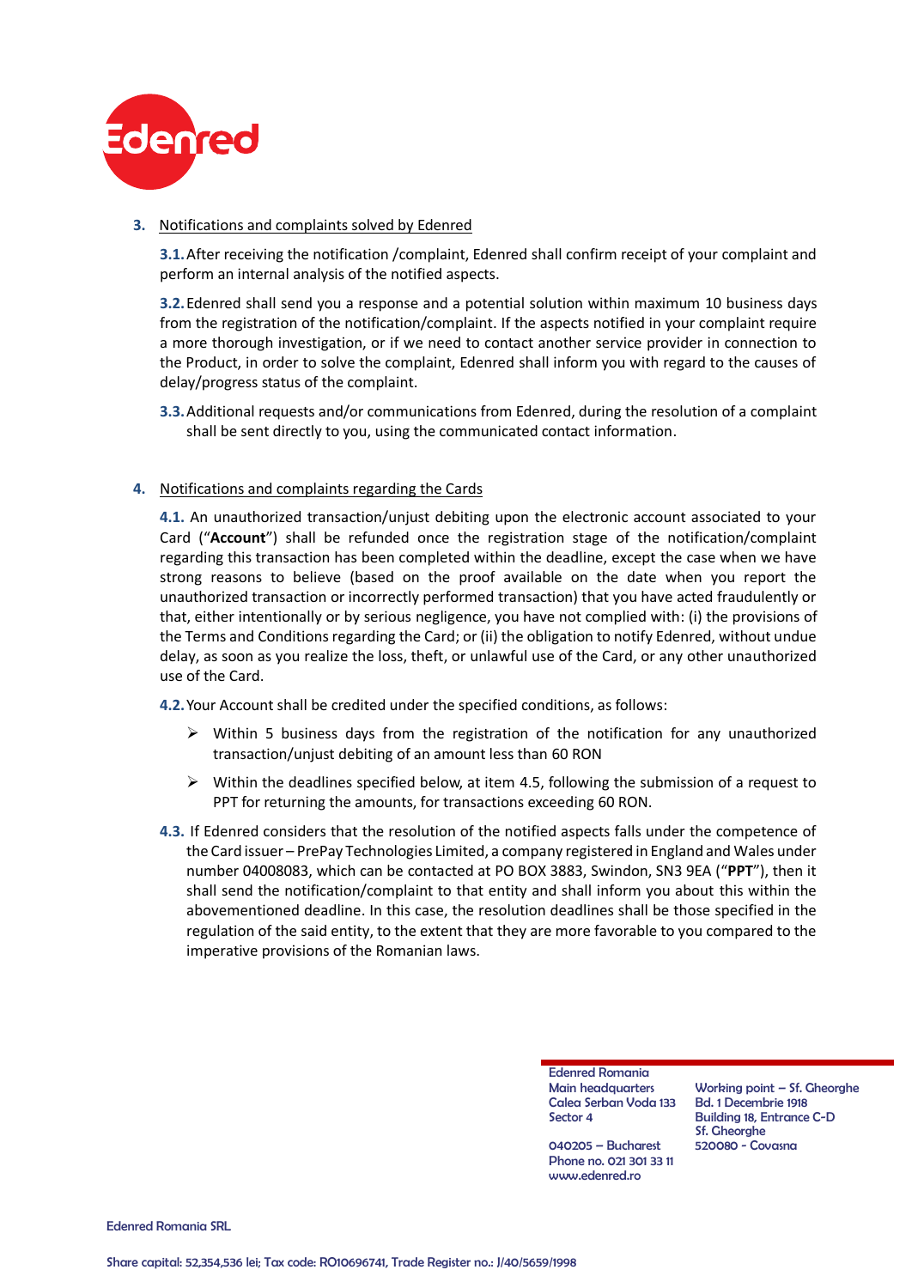

 Edenred receives a notification regarding a disputed unauthorized transaction/unjust debiting of an Account.

- $\triangleright$  If the situation concerns a loss or a theft of the Card, Edenred shall exercise all due diligence in order to determine the blocking of the Card reported as being stolen/lost provided that you perform the operations stipulated in the Terms and Conditions regarding the Card, for such cases.
- $\triangleright$  If the resolution does not fall under the competence of Edenred, it shall send the dispute form to PPT to open the investigation;
- $\triangleright$  PPT conducts an investigation/analysis to determine the existence of potential frauds within the disputed transaction.
- $\triangleright$  To the extent that PPT establishes that the notification/complaint is well-founded, it shall issue a decision regarding the amount that can be refunded in relation to the disputed transaction.
- $\triangleright$  To the extent that PPT establishes that the notification/complaint is not founded, it shall issue a justified dismissal decision.
- $\triangleright$  Following a favorable decision, PPT shall initiate the amounts return procedure to recover any possible amounts from the retailer/bank involved in the disputed transaction.
- $\triangleright$  The amounts accepted in the amounts return procedure shall be returned to PPT by MasterCard and then returned to Edenred, which shall return them in your Account.

### **4.5.**Deadlines for PPT response /resolution:



Edenred Romania Main headquarters Calea Serban Voda 133 Sector 4

Working point – Sf. Gheorghe Bd. 1 Decembrie 1918 Building 18, Entrance C-D Sf. Gheorghe 520080 - Covasna

040205 – Bucharest Phone no. 021 301 33 11 www.edenred.ro